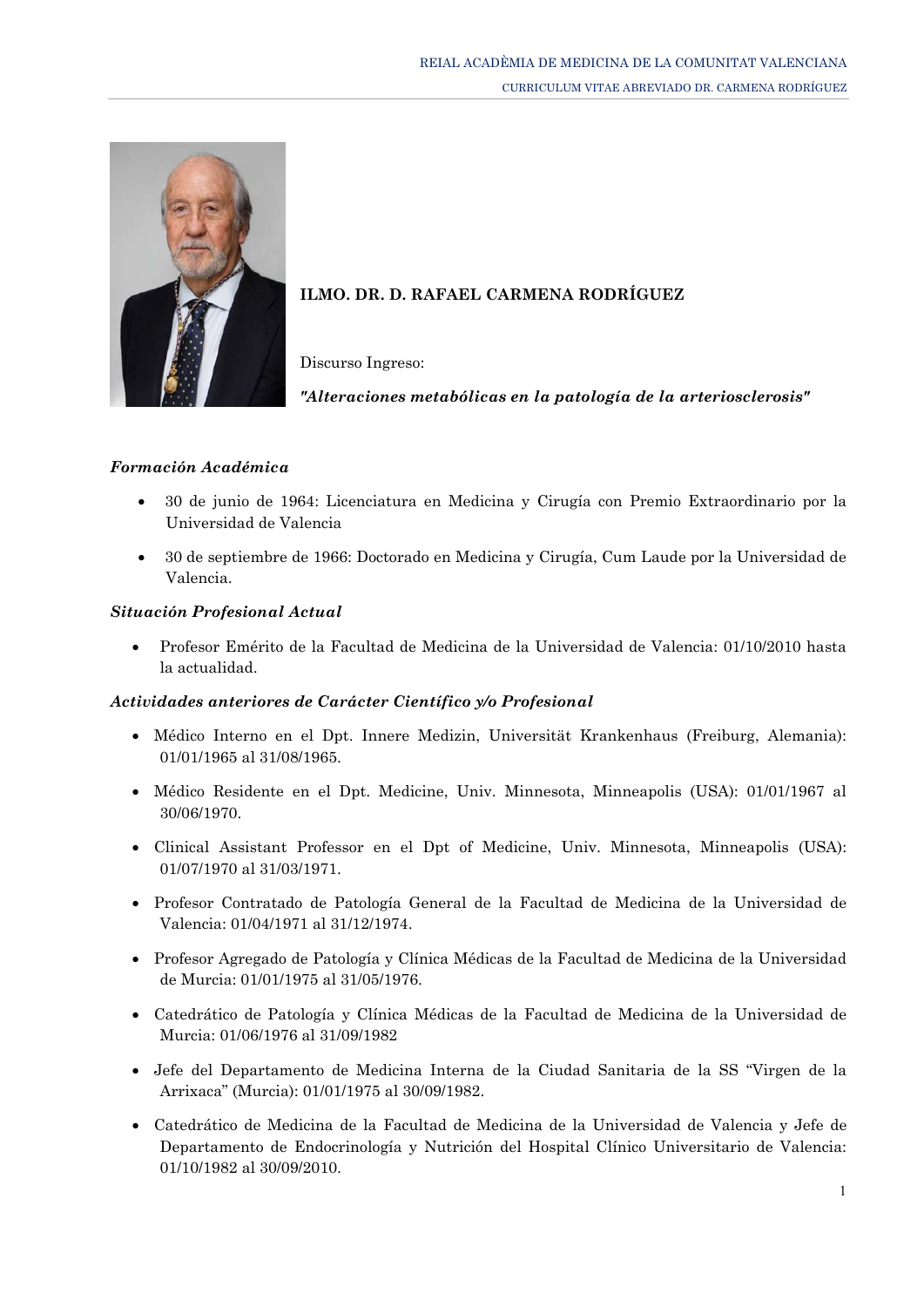#### *Publicaciones Científicas Seleccionadas 2000-2010*

- 1: Bobes J, Arango C, Aranda P, Carmena R, Garcia-Garcia M, Rejas J; on behalf of the CLAMORS Study Collaborative Group. Cardiovascular and metabolic risk in outpatients with schizoaffective disorder treated with antipsychotics: Results from the CLAMORS study. Eur Psychiatry. 2010 Oct 29. [Epub ahead of print] PubMed PMID: 21036549.
- 2: Martinez-Hervas S, Argente C, Garcia-Jodar J, Priego A, Real JT, Carratala A, Carmena R, Ascaso JF. Misclassification of subjects with insulin resistance and associated cardiovascular risk factors by homeostasis model assessment index. Utility of a postprandial method based on oral glucose tolerance test. Metabolism. 2010 Sep 15. [Epub ahead of print] PubMed PMID: 20850158.
- 3: Grupo de Trabajo Diabetes Mellitus Y Enfermedad Cardiovascular de la Sociedad Española de Diabetes. [Diabetes mellitus and cardiovascular risk. Recommendations of the Working Group of Diabetes Mellitus and Cardiovascular Disease of the Spanish Diabetes Society 2009]. Endocrinol Nutr. 2010 May;57(5):220-6. Epub 2010 May 4. Spanish. PubMed PMID: 20444660.
- 4: Schernthaner G, Barnett AH, Betteridge DJ, Carmena R, Ceriello A, Charbonnel B, Hanefeld M, Lehmann R, Malecki MT, Nesto R, Pirags V, Scheen A, Seufert J, Sjohölm A, Tsatsoulis A, DeFronzo R. Is the ADA/EASD algorithm for the management of type 2 diabetes (January 2009) based on evidence or opinion? A critical analysis. Diabetologia. 2010 Jul;53(7):1258-69. Epub 2010 Mar 31. Erratum in: Diabetologia. 2010 Aug;53(8):1813. PubMed PMID: 20352408; PubMed Central PMCID: PMC2877312.
- 5: Abellán R, Mansego ML, Martínez-Hervás S, Martín-Escudero JC, Carmena R, Real JT, Redon J, Castrodeza-Sanz JJ, Chaves FJ. Association of selected ABC gene family single nucleotide polymorphisms with postprandial lipoproteins: results from the population-based Hortega study. Atherosclerosis. 2010 Jul;211(1):203-9. Epub 2010 Jan 29. PubMed PMID: 20170916.
- 6: González R, Pedro T, Real JT, Martínez-Hervás S, Abellán MR, Lorente R, Priego A, Catalá M, Chaves FJ, Ascaso JF, Carmena R. Plasma homocysteine levels are associated with ulceration of the foot in patients with type 2 diabetes mellitus. Diabetes Metab Res Rev. 2010 Feb;26(2):115- 20. PubMed PMID: 20135633.
- 7: Real JT, Martinez-Hervas S, Garcia-Garcia AB, Chaves FJ, Civera M, Ascaso JF, Carmena R. Association of C677T polymorphism in MTHFR gene, high homocysteine and low HDL cholesterol plasma values in heterozygous familial hypercholesterolemia. J Atheroscler Thromb. 2009;16(6):815-20. Epub 2010 Jan 9. PubMed PMID: 20065615.
- 8: Carmena R, Ascaso JF. [Global therapy of diabetic dyslipidemia: benefits and new therapeutic approaches]. Med Clin (Barc). 2010 Apr 3;134(9):406-11. Epub 2010 Jan 4. Review. Spanish. PubMed PMID: 20045530.
- 9: Real JT, Martínez-Hervás S, García-García AB, Civera M, Pallardó FV, Ascaso JF, Viña JR, Chaves FJ, Carmena R. Circulating mononuclear cells nuclear factor-kappa B activity, plasma xanthine oxidase, and low grade inflammatory markers in adult patients with familial hypercholesterolaemia. Eur J Clin Invest. 2010 Feb;40(2):89-94. Epub 2009 Dec 11. PubMed PMID: 20015244.
- 10: Real JT, Martínez-Hervás S, Tormos MC, Domenech E, Pallardó FV, Sáez-Tormo G, Redon J, Carmena R, Chaves FJ, Ascaso JF, García-García AB. Increased oxidative stress levels and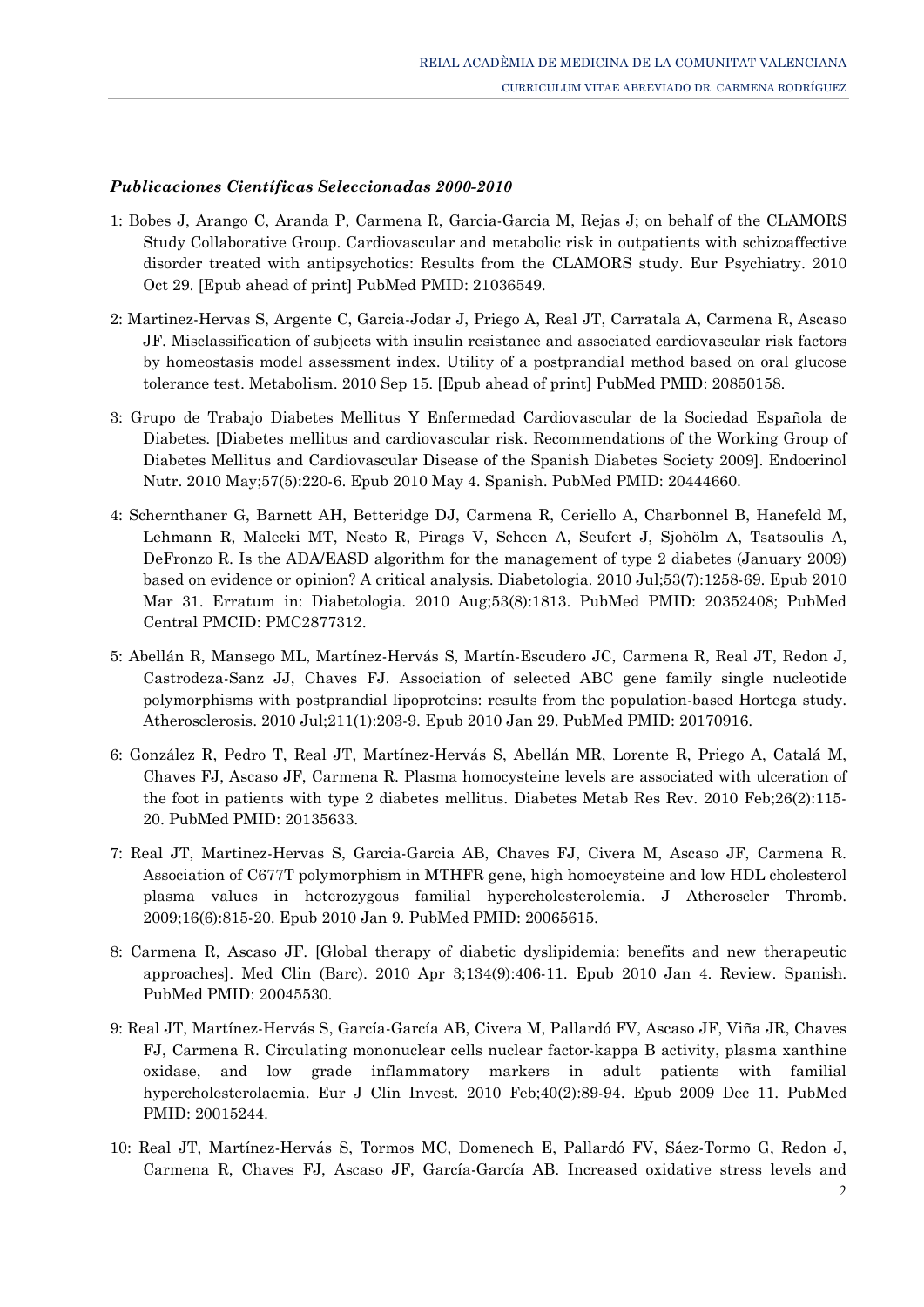normal antioxidant enzyme activity in circulating mononuclear cells from patients of familial hypercholesterolemia. Metabolism. 2010 Feb;59(2):293-8. Epub 2009 Oct 1. PubMed PMID: 19800085.

- 11: Martinez-Hervas S, Real JT, Ivorra C, Priego A, Chaves FJ, Pallardo FV, Viña JR, Redon J, Carmena R, Ascaso JF. Increased plasma xanthine oxidase activity is related to nuclear factor kappa beta activation and inflammatory markers in familial combined hyperlipidemia. Nutr Metab Cardiovasc Dis. 2010 Dec;20(10):734-9. Epub 2009 Sep 17. PubMed PMID: 19765958.
- 12: Atar D, Carmena R, Clemmensen P, K-Laflamme A, Wassmann S, Lansberg P, Hobbs R. Clinical review: impact of statin substitution policies on patient outcomes. Ann Med. 2009;41(4):242-56. Review. PubMed PMID: 19191052.
- 13: Taylor DC, Pandya A, Thompson D, Chu P, Graff J, Shepherd J, Wenger N, Greten H, Carmena R, Drummond M, Weinstein MC. Cost-effectiveness of intensive atorvastatin therapy in secondary cardiovascular prevention in the United Kingdom, Spain, and Germany, based on the Treating to New Targets study. Eur J Health Econ. 2009 Jul;10(3):255-65. Epub 2008 Sep 18. PubMed PMID: 18800232.
- 14: Shepherd J, Kastelein JP, Bittner VA, Carmena R, Deedwania PC, Breazna A, Dobson S, Wilson DJ, Zuckerman AL, Wenger NK; Treating to New Targets Steering Committee and Investigators. Intensive lipid lowering with atorvastatin in patients with coronary artery disease, diabetes, and chronic kidney disease. Mayo Clin Proc. 2008 Aug;83(8):870-9. PubMed PMID: 18674471.
- 15: Arango C, Bobes J, Aranda P, Carmena R, Garcia-Garcia M, Rejas J; CLAMORS Study Collaborative Group. A comparison of schizophrenia outpatients treated with antipsychotics with and without metabolic syndrome: findings from the CLAMORS study. Schizophr Res. 2008 Sep;104(1-3):1-12. Epub 2008 Jul 7. PubMed PMID: 18606526.
- 16: Blesa S, Vernia S, Garcia-Garcia AB, Martinez-Hervas S, Ivorra C, Gonzalez-Albert V, Ascaso JF, Martín-Escudero JC, Real JT, Carmena R, Casado M, Chaves FJ. A new PCSK9 gene promoter variant affects gene expression and causes autosomal dominant hypercholesterolemia. J Clin Endocrinol Metab. 2008 Sep;93(9):3577-83. Epub 2008 Jun 17. Erratum in: J Clin Endocrinol Metab. 2009 Jan;94(1):325. PubMed PMID: 18559913.
- 17: Martinez-Hervas S, Romero P, Hevilla EB, Real JT, Priego A, Martin-Moreno JM, Carmena R, Ascaso JF. Classical cardiovascular risk factors according to fasting plasma glucose levels. Eur J Intern Med. 2008 May;19(3):209-13. Epub 2007 Nov 8. PubMed PMID: 18395166.
- 18: Ejarque I, Real JT, Martinez-Hervas S, Chaves FJ, Blesa S, Garcia-Garcia AB, Millan E, Ascaso JF, Carmena R. Evaluation of clinical diagnosis criteria of familial ligand defective apoB 100 and lipoprotein phenotype comparison between LDL receptor gene mutations affecting ligand-binding domain and the R3500Q mutation of the apoB gene in patients from a South European population. Transl Res. 2008 Mar;151(3):162-7. Epub 2008 Jan 7. PubMed PMID: 18279815.
- 19: Pedro T, Martínez-Hervás S, Lorente R, Catalá M, Ortega J, Real JT, Carmena R. [Difficult treatment of amiodarone-induced thyrotoxicosis: a case report]. An Med Interna. 2007 Nov;24(11):543-6. Spanish. PubMed PMID: 18275264.
- 20: Martinez-Hervas S, Fandos M, Real JT, Espinosa O, Chaves FJ, Saez GT, Salvador A, Cerdá C, Carmena R, Ascaso JF. Insulin resistance and oxidative stress in familial combined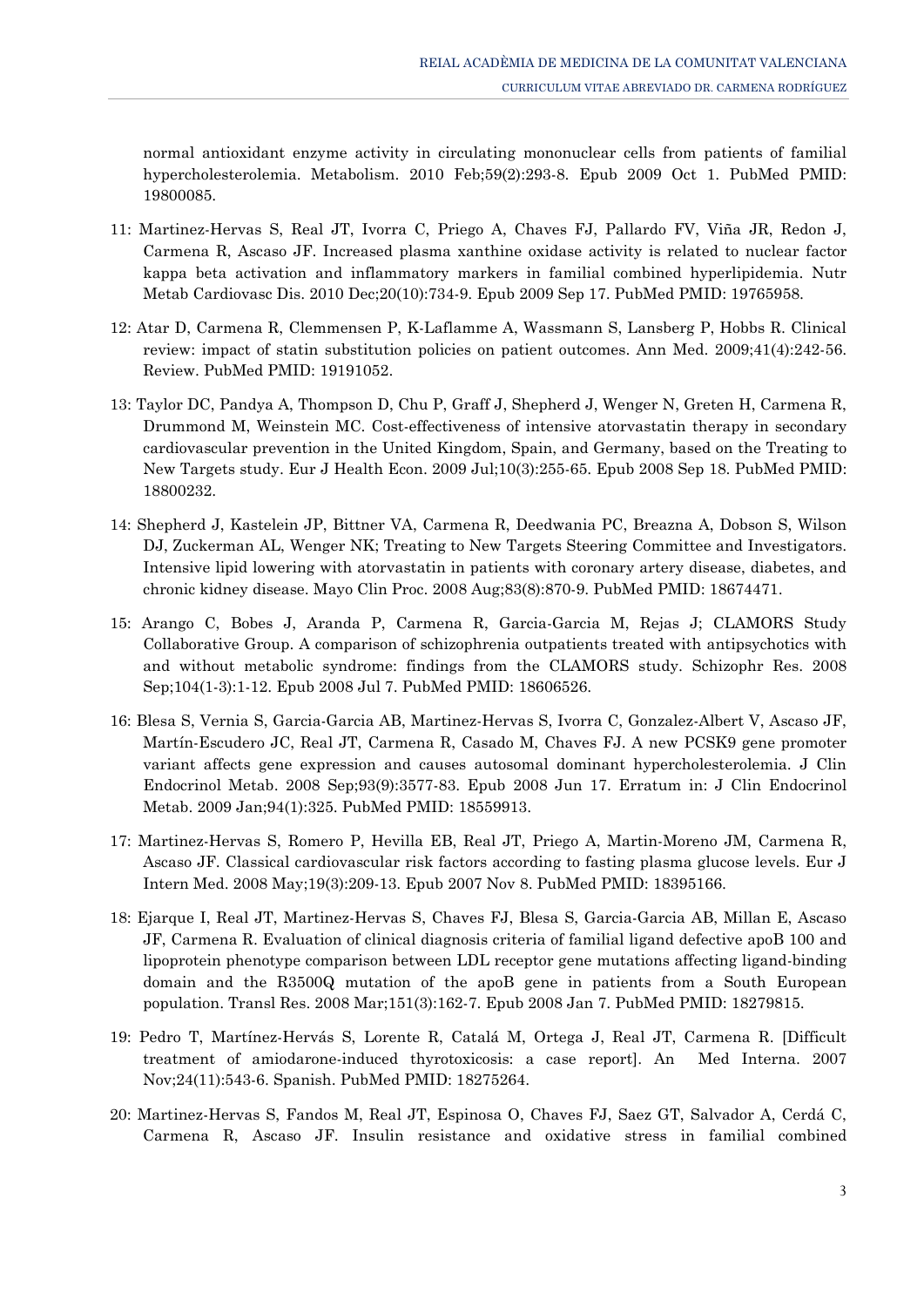hyperlipidemia. Atherosclerosis. 2008 Aug;199(2):384-9. Epub 2007 Dec 31. PubMed PMID: 18164710.

- 21: Rejas J, Bobes J, Arango C, Aranda P, Carmena R, Garcia-Garcia M. Concordance of standard and modified NCEP ATP III criteria for identification of metabolic syndrome in outpatients with schizophrenia treated with antipsychotics: a corollary from the CLAMORS study. Schizophr Res. 2008 Feb;99(1-3):23-8. Epub 2007 Dec 11. PubMed PMID: 18063343.
- 22: Ruilope LM, Carmena R. [New targets in patients with cardiometabolic risk]. Med Clin (Barc). 2007 Oct 27;129(15):576-7. Review. Spanish. PubMed PMID: 17988615.
- 23: Zaragozá R, Gimeno A, Miralles VJ, García-Trevijano ER, Carmena R, García C, Mata M, Puertes IR, Torres L, Viña JR. Retinoids induce MMP-9 expression through RARalpha during mammary gland remodeling. Am J Physiol Endocrinol Metab. 2007 Apr;292(4):E1140-8. Epub 2006 Dec 12. PubMed PMID: 17164434.
- 24: Martinez-Hervás S, Real JT, Priego A, Sanz J, Martín JM, Carmena R, Ascaso JF. [Familial combined hyperlipidemia, metabolic syndrome and cardiovascular disease]. Rev Esp Cardiol. 2006 Nov;59(11):1195-8. Spanish. PubMed PMID: 17144994.
- 25: Real JT, Romero P, Martínez Hervas S, Pedro T, Carmena R, Ascaso JF. [Role of atherogenic dyslipidemia in the development of metabolic syndrome]. Med Clin (Barc). 2006 Sep 9;127(9):321- 4. Spanish. PubMed PMID: 16987450.
- 26: Deedwania P, Barter P, Carmena R, Fruchart JC, Grundy SM, Haffner S, Kastelein JJ, LaRosa JC, Schachner H, Shepherd J, Waters DD; Treating to New Targets Investigators. Reduction of low-density lipoprotein cholesterol in patients with coronary heart disease and metabolic syndrome: analysis of the Treating to New Targets study. Lancet. 2006 Sep 9;368(9539):919-28. PubMed PMID: 16962881.
- 27: Bobes J, Arango C, Aranda P, Carmena R, Garcia-Garcia M, Rejas J; CLAMORS Study Collaborative Group. Cardiovascular and metabolic risk in outpatients with schizophrenia treated with antipsychotics: results of the CLAMORS Study. Schizophr Res. 2007 Feb;90(1-3):162-73. Epub 2006 Nov 21. PubMed PMID: 17123783.
- 28: Garcia-Garcia AB, Blesa S, Martinez-Hervas S, Mansego ML, Gonzalez-Albert V, Ascaso JF, Carmena R, Real JT, Chaves FJ. Semiquantitative multiplex PCR: a useful tool for large rearrangement screening and characterization. Hum Mutat. 2006 Aug;27(8):822-8. PubMed PMID: 16791839.
- 29: Bartual A, González C, Martínez Hervás S, Real JT, García García AB, Castro Cabezas M, Chaves FJ, Priego MA, Ascaso JF, Carmena R. [Effect of gender and obesity on postprandial lipemia in non-diabetic normolipidemic subjects and subjects with familial combined hyperlipidemia]. Rev Clin Esp. 2006 May;206(5):213-9. Spanish. PubMed PMID: 16750103.
- 30: Shepherd J, Barter P, Carmena R, Deedwania P, Fruchart JC, Haffner S, Hsia J, Breazna A, LaRosa J, Grundy S, Waters D. Effect of lowering LDL cholesterol substantially below currently recommended levels in patients with coronary heart disease and diabetes: the Treating to New Targets (TNT) study. Diabetes Care. 2006 Jun;29(6):1220-6. PubMed PMID: 16731999.
- 31: Blesa S, Garcia-Garcia AB, Martinez-Hervas S, Mansego ML, Gonzalez-Albert V, Ascaso JF, Carmena R, Real JT, Chaves FJ. Analysis of sequence variations in the LDL receptor gene in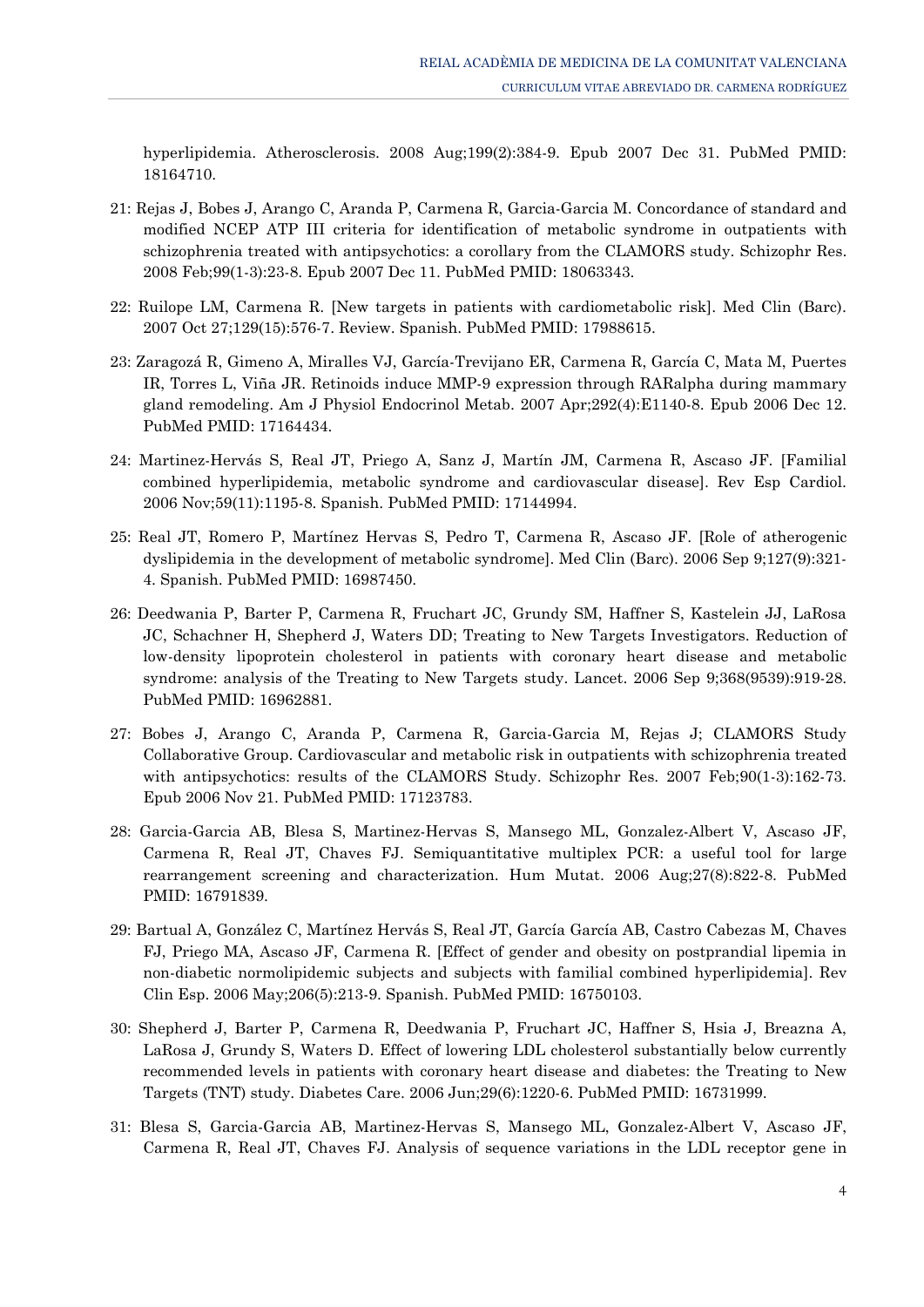Spain: general gene screening or search for specific alterations? Clin Chem. 2006 Jun;52(6):1021- 5. Epub 2006 Apr 20. PubMed PMID: 16627557.

- 32: Barter PJ, Ballantyne CM, Carmena R, Castro Cabezas M, Chapman MJ, Couture P, de Graaf J, Durrington PN, Faergeman O, Frohlich J, Furberg CD, Gagne C, Haffner SM, Humphries SE, Jungner I, Krauss RM, Kwiterovich P, Marcovina S, Packard CJ, Pearson TA, Reddy KS, Rosenson R, Sarrafzadegan N, Sniderman AD, Stalenhoef AF, Stein E, Talmud PJ, Tonkin AM, Walldius G, Williams KM. Apo B versus cholesterol in estimating cardiovascular risk and in guiding therapy: report of the thirty-person/ten-country panel. J Intern Med. 2006 Mar;259(3):247-58. PubMed PMID: 16476102.
- 33: Hasbum B, Real JT, Sánchez C, Priego MA, Díaz J, Viguer A, Basanta M, Martínez-Valls J, Marín J, Carmena R, Ascaso JF. Effects of a controlled program of moderate physical exercise on insulin sensitivity in nonobese, nondiabetic subjects. Clin J Sport Med. 2006 Jan;16(1):46-50. PubMed PMID: 16377975.
- 34: Ampudia-Blasco FJ, Girbes J, Carmena R. A case of lipoatrophy with insulin glargine: long-acting insulin analogs are not exempt from this complication. Diabetes Care. 2005 Dec;28(12):2983. PubMed PMID: 16306570.
- 35: Carmena R. Type 2 diabetes, dyslipidemia, and vascular risk: rationale and evidence for correcting the lipid imbalance. Am Heart J. 2005 Nov;150(5):859-70. Review. PubMed PMID: 16290951.
- 36: Zaragozá R, García-Trevijano ER, Miralles VJ, Mata M, García C, Carmena R, Barber T, Pallardó FV, Torres L, Viña JR. Role of GSH in the modulation of NOS-2 expression in the weaned mammary gland. Biochem Soc Trans. 2005 Dec;33(Pt 6):1397-8. Review. PubMed PMID: 16246128.
- 37: González C, Real JT, Bartual A, Chaves FJ, García-García AB, Blesa S, Castro-Cabezas M, Ascaso JF, Carmena R. [Determinants of postprandial lipemia measured as diurnal triglyceride profile in non diabetic normolipidemic subjects]. Med Clin (Barc). 2005 Oct 8;125(12):448-52. Spanish. PubMed PMID: 16216199.
- 38: Zaragozá R, Miralles VJ, Rus AD, García C, Carmena R, García-Trevijano ER, Barber T, Pallardó FV, Torres L, Viña JR. Weaning induces NOS-2 expression through NF-kappaB modulation in the lactating mammary gland: importance of GSH. Biochem J. 2005 Nov 1;391(Pt 3):581-8. PubMed PMID: 15954866; PubMed Central PMCID: PMC1276959.
- 39: Real JT, Merchante A, Gómez JL, Chaves FJ, Ascaso JF, Carmena R. Effects of marathon running on plasma total homocysteine concentrations. Nutr Metab Cardiovasc Dis. 2005 Apr;15(2):134-9. Epub 2005 Apr 13. PubMed PMID: 15871862.
- 40: García-García AB, González C, Real JT, Martín de Llano JJ, González-Albert V, Civera M, Chaves FJ, Ascaso JF, Carmena R. Influence of microsomal triglyceride transfer protein promoter polymorphism -493 GT on fasting plasma triglyceride values and interaction with treatment response to atorvastatin in subjects with heterozygous familial hypercholesterolaemia. Pharmacogenet Genomics. 2005 Apr;15(4):211-8. PubMed PMID: 15864113.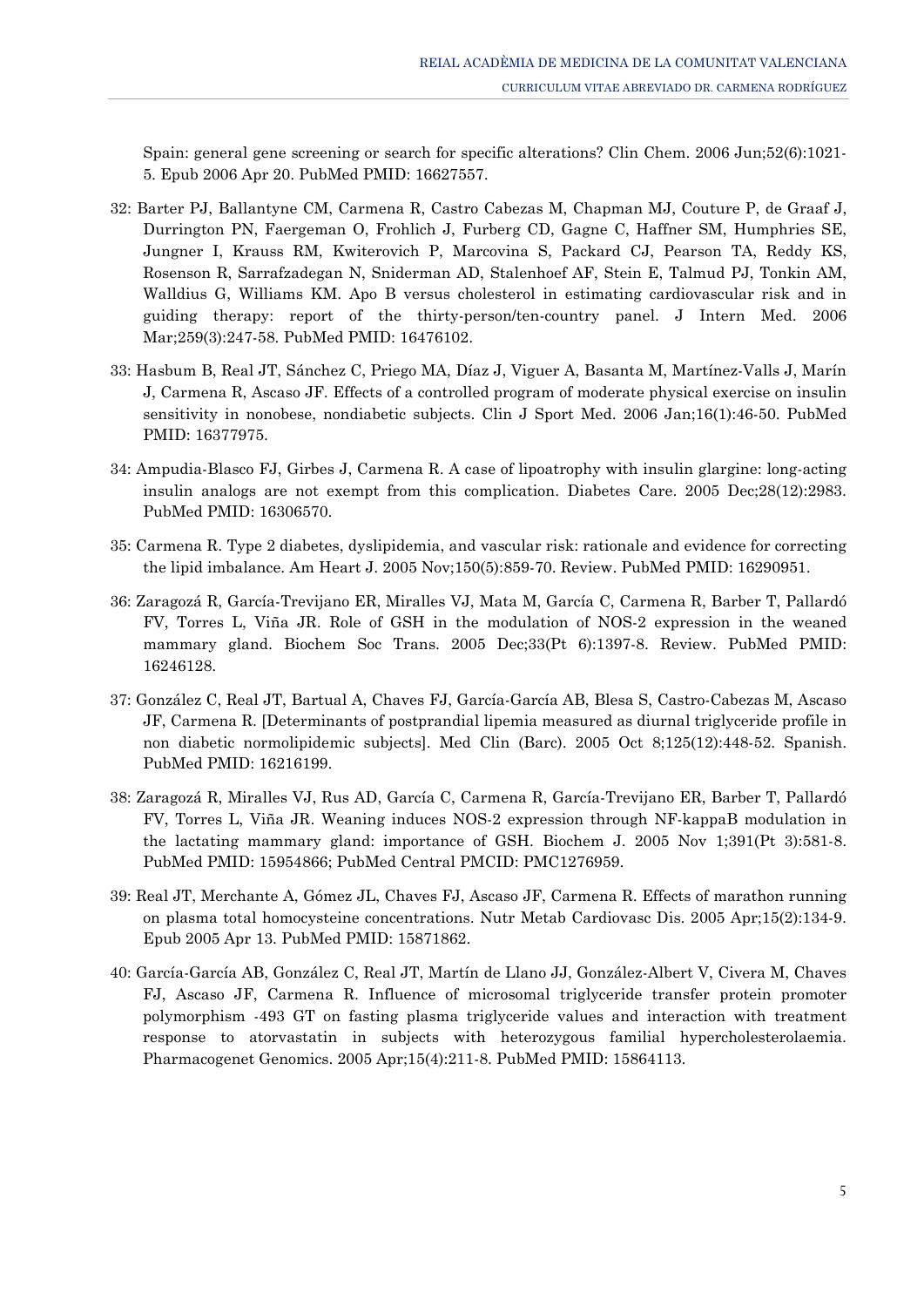## *Participación en Proyectos de I+D financiados en Convocatorias Públicas*

**Título del proyecto:** Regulación del IMC, de la circunferencia abdominal, del desarrollo de obesidad y de obesidad central.

**Tipo de contrato:** Programa Prometeo (GV)

**Administración financiadora:** Consellería de Educación de la Generalitat Valenciana

**Duración, desde:** 2009 **hasta:** 2013

**Número de proyecto/contrato:** PROMETEO/2009/029

**Investigador Principal:** Rafael Carmena

**Título del proyecto:** CIBER de Diabetes y Enfermedades Metabólicas Asociadas (CIBERDEM) Nodo: Hospital Clínico Universitario de Valencia

**Administración financiadora:** REDES DE INVESTIGACION COOPERATIVA, INSTITUTO DE SALUD CARLOS III **Duración, desde:** 2008 **hasta:** 2011

**Investigador Principal:** Rafael Carmena

**Título del proyecto:** Red Temática de Investigación Cooperativa Diabetes-REDIMET **Administración financiadora:** REDES DE INVESTIGACION COOPERATIVA, INSTITUTO DE SALUD CARLOS III **Número de proyecto**RD06/0015/0015 **Duración, desde:** 2007 **hasta:** 2007 **Investigador Principal:** Rafael Carmena Rodríguez

**Título del proyecto:** Biocomuniación celular y redes moleculares en enfermedades metabólicas **Administración financiadora:** Instituto de Salud Carlos III, Fondo de Investigación Sanitaria (FIS).

**Número de proyecto:** PI050501

**Duración, desde:** 2006 **hasta:** 2006

**Investigador Principal:** Rafael Carmena Rodríguez

**Título del proyecto:** Beca del Ministerio de Educación y Ciencia SAF 2005/02883 al proyecto 'Factores de trascripción implicados en la respuesta a estrés oxidativo en enfermedades de alto riesgo cardiovascular, sus complicaciones y población general: estudio genético y funcional'.

**Administración financiadora:** Ministerio de Educación y Ciencia. Dirección General de Investigación

**Número de proyecto:** SAF 2005/02883

**Duración, desde:** 2006 **hasta:** 2008

**Investigador Principal:** Felipe Javier Chaves Martínez

**Título del proyecto:** Estudio de marcadores de estrés oxidativo e inflamación relacionados con la arteriosclerosis en la hiperlipemia familiar combinada y la hipercolesterolemia familiar heterocigótica **Administración financiadora:** Instituto de Salud Carlos III, Fondo de Investigación Sanitaria (FIS).

**Número de proyecto/contrato:** PI 050348

**Duración, desde:** 2006 **hasta:** 2008

**Investigador Principal:** José Tomás Real Collado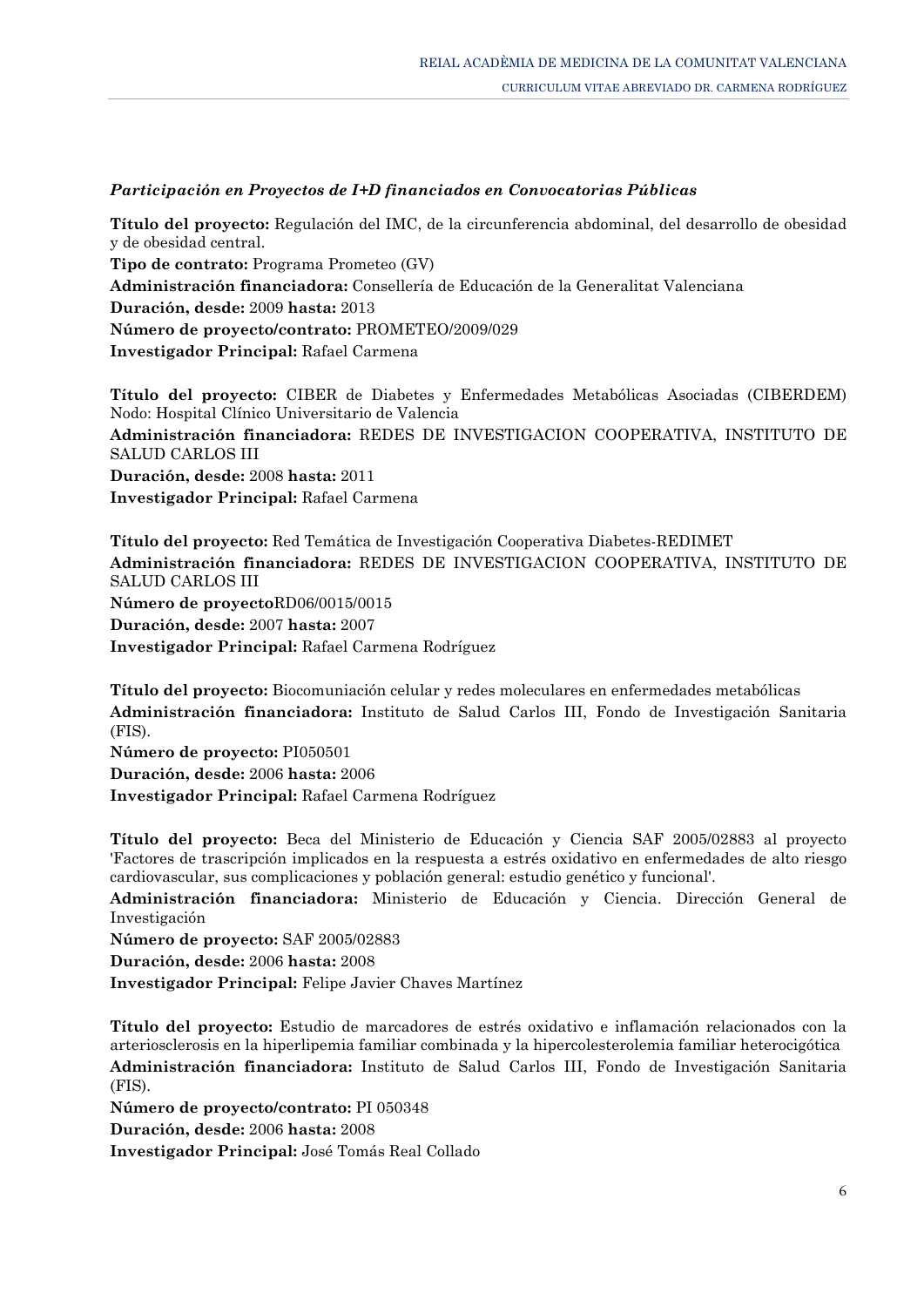**Título del proyecto:** Hipercolesterolemias autosómicas dominantes: Estudio del gen SNX17 como gen candidato **Administración financiadora:** Generalitat Valenciana **Número de proyecto:** GV-S31 **Duración, desde:** 2005 **hasta:** 2006 **Investigadora Principal:** Ana Bárbara García García

**Título del proyecto:** Determinantes moleculares del metabolismo y de la nutrición. Biocomunicación hormonal. Nuevas estrategias terapéuticas; Enfermedades del metabolismo y de la nutrición. **Administración financiadora:** Redes de Centro Metabolismo Nutrición (FIS) **Número de proyecto:** RCMN C03/08 **Duración, desde:** 2003 **hasta:** 2006 **Investigador/a Principal:** Rafael Carmena Rodríguez

**Título del proyecto:** Estudio de polimorfismos genéticos que modulen el fenotipo lipoproteico **Administración financiadora:** Escuela Valenciana de Estudios para la Salud (EVES) **Número de proyecto:** BM-015/2002 **Duración, desde:** 2002 **hasta:** 2002 **Investigador Principal:** Rafael Carmena Rodríguez

**Título del proyecto:** Parámetros antropométricos y bioquímicos que influyen en el fenotipo lipoproteico y en la respuesta terapéutica a estatinas en la hipercolesterolemia familiar heterozigótica. **Administración financiadora:** Instituto de Salud Carlos III, Fondo de Investigación Sanitaria (FIS).

**Número de proyecto:** 01/0056-02 **Duración, desde:** 2001 **hasta:** 2002 **Investigador Principal:** José Tomas Real Collado

**Título del proyecto:** Estudio de diferentes factores genéticos y bioquímicos de riesgo cardiovascular en las dislipemias primarias: Hipercolesterolemia Familiar e Hiperlipidemia Familiar Combinada **Administración financiadora:** Instituto de Salud Carlos III, Fondo de Investigación Sanitaria (FIS).

**Número de proyecto:** 99/0008-01 **Duración, desde:** 1999 **hasta:** 2002 **Investigador Principal:** Rafael Carmena Rodríguez

**Título del proyecto:** Estudio de la resistencia insulínica en sujetos no obesos y no diabéticos, su relación con la grasa abdominal y el consumo de oxígeno

**Administración financiadora:** Instituto de Salud Carlos III, Fondo de Investigación Sanitaria (FIS).

**Número de proyecto:** 99/0300

**Duración, desde:** 1999 **hasta:** 2002

**Investigador Principal:** Juan F. Ascaso Gimilio

**Título del proyecto/contrato:** Dislipemias primarias: Diagnóstico y epidemiología de factores de riesgo que influyen en la cardiopatía isquémica **Administración financiadora:** FIS (Fondo Investigaciones Sanitarias) **Número de proyecto:** 96/2063 **Duración, desde:** 1996 **hasta:** 1999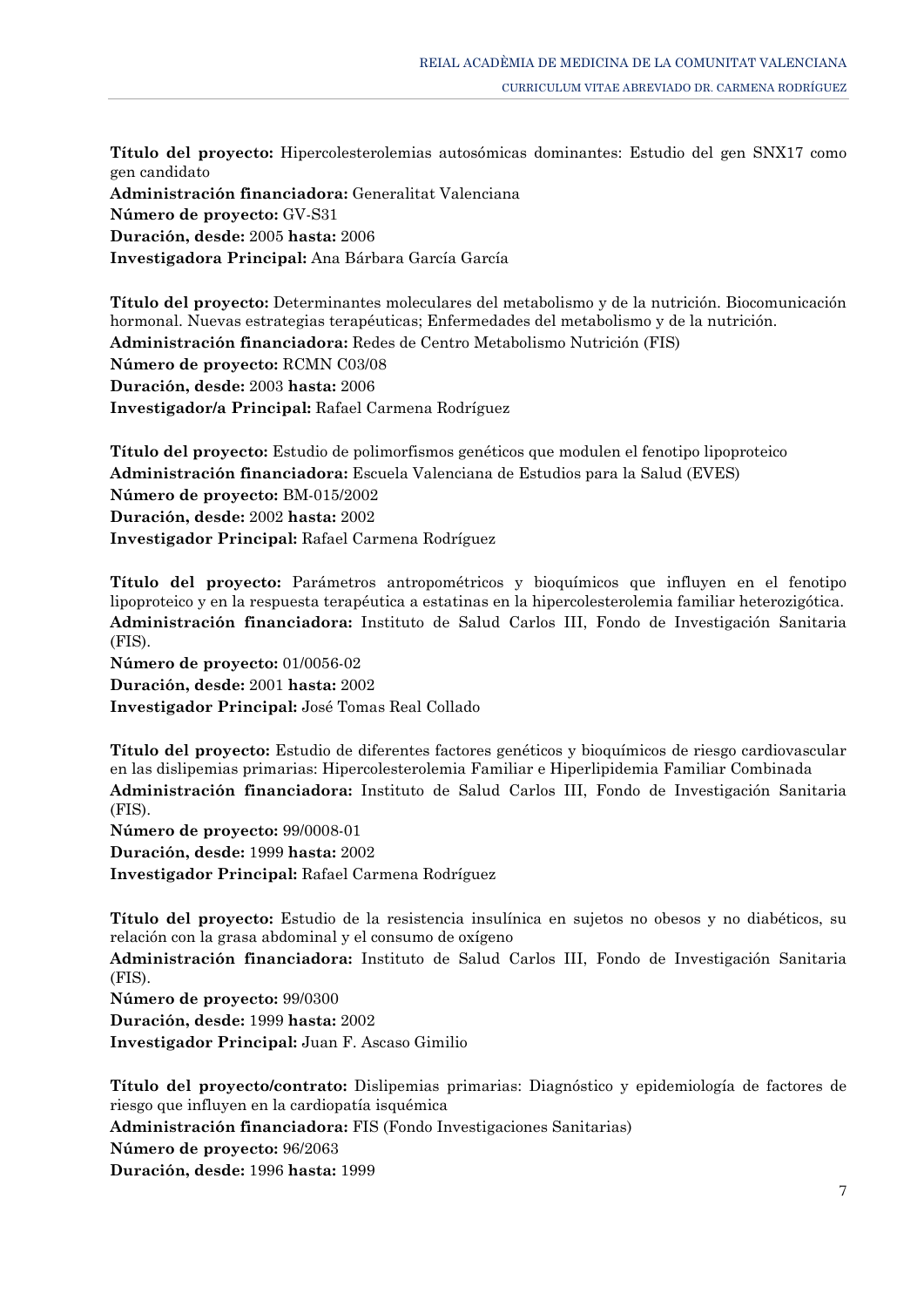# **Investigador Principal:** Rafael Carmena Rodríguez

**Título del proyecto:** Bases moleculares de la hipercolesterolemia familiar en España **Administración financiadora:** Dirección General de Cooperación para el Desarrollo, Presidencia del Gobierno de la Generalitat Valenciana. **Número de proyecto:** 2505/94 **Duración, desde:** 1994 **hasta:** 1994

**Investigador Principal:** Rafael Carmena Rodríguez

**Título del proyecto:** Sondas genéticas y estudio de receptores en el diagnóstico y diseño de terapias en la hipercolesterolemia familiar.

**Administración financiadora:** FIS (Fondo Investigaciones Sanitarias) **Número de proyecto:** 93/0408 **Duración, desde:** 1993 **hasta:** 1996

**Investigador Principal:** Rafael Carmena Rodríguez

**Título del proyecto:** Estudio de la composición de las lipoproteínas plasmáticas en la hiperlipemia familiar combinada

**Administración financiadora:** FIS (Fondo Investigaciones Sanitarias) **Número de proyecto:** 89/0274 **Duración, desde:** 1989 **hasta:** 1992 **Investigador Principal:** Juan Francisco Ascaso Gimilio

**Título del proyecto:** Modificaciones de apolipoproteínas y receptores LDL en linfocitos durante períodos dietéticos suplementados con grasas mono-enoicas o poliinsaturadas. **Administración financiadora:** Dirección General de Agricultura de la Comisión Europea **Duración, desde:** 1988 **hasta:** 1991 **Investigador Principal:** Rafael Carmena Rodríguez

**Título del proyecto:** Investigación comparativa de las técnicas de determinación de las lipoproteínas del suero humano: aislamiento por ultracentrifugación de fracciones apoproteicas **Administración financiadora:** Comisión Asesora de Investigación Científica y Técnica **Duración, desde:** 1980 **hasta:** 1983 **Investigador Principal:** Rafael Carmena Rodríguez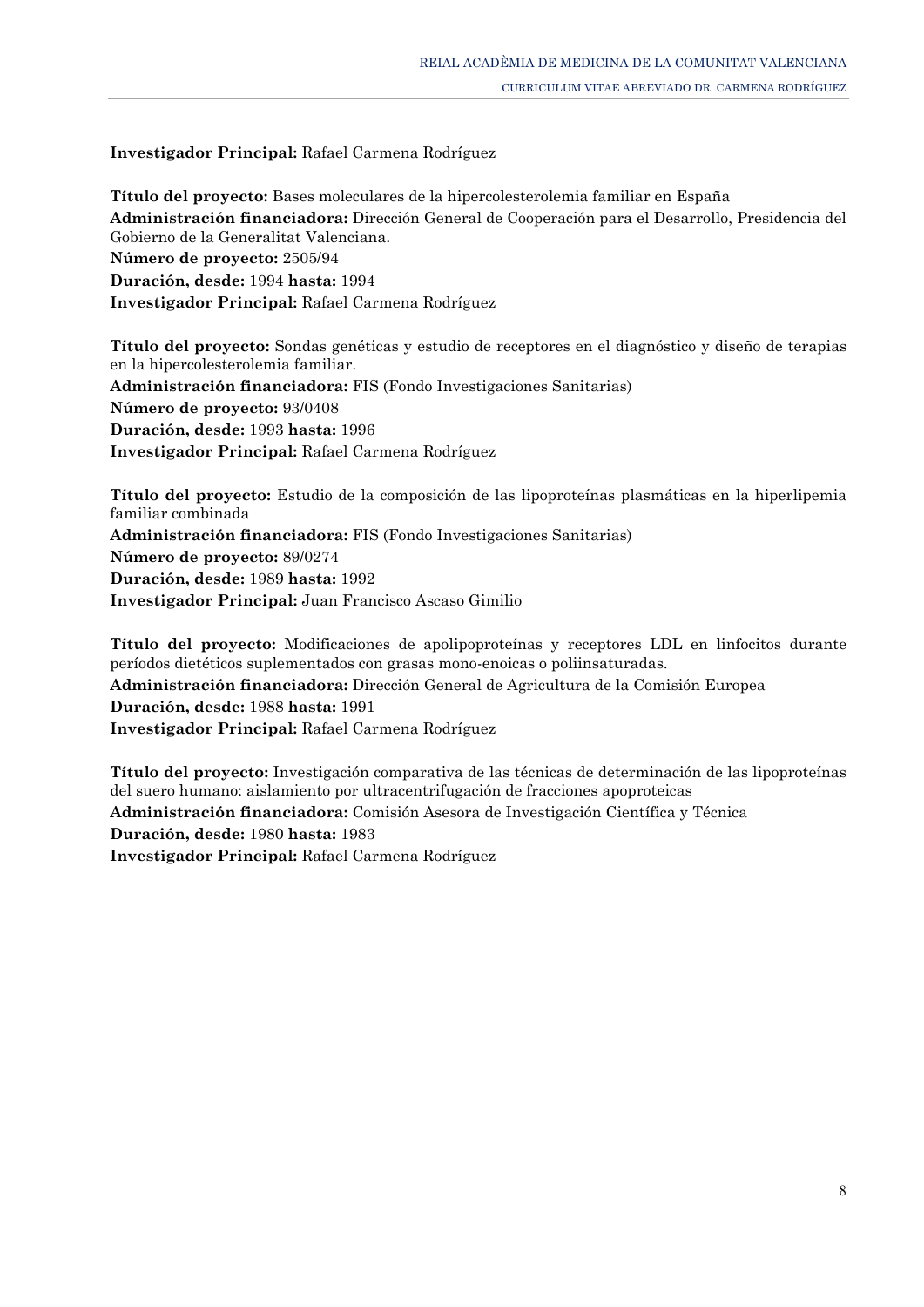# *Otros méritos*

- Premio Extraordinario de Licenciatura, Facultad de Medicina, Universidad de Valencia (1964)
- Accesit al Premio Nacional Fin de Carrera, Ministerio de Educación y Ciencia, Madrid (1965)
- Beca de la Comisaría de Protección Escolar del Ministerio de Educación y Ciencia para estudios en Friburgo de Brisgovia, Alemania (enero 1965 a agosto 1965)
- Beca Fulbright para estudios en la Universidad de Minnesota (septiembre 1965 a junio 1966)
- Beca Fundación Juan March para estudios en la Universidad de Minnesota (julio 1967 a junio 1968)
- Certificado, mediante Examen Cualificador, por el American Board of Internal Medicine (1970)
- Diplomado en Medicina Interna por el American Board of Internal Medicine (1971)
- **Fellow American College of Physicians (1973)**
- Vocal del Patronato Miguel Servet de la Fundación General Mediterránea, para el estudio epidemiológico de las enfermedades cardiovasculares en España (1974)
- Secretario del XI Congreso Nacional de la Sociedad Española de Medicina Interna. Valencia (Octubre 1974)
- Premio de la Asociación Médica Americana por méritos en educación médica continuada (1975)
- Académico Numerario de la Real Academia de Medicina de Murcia (1981-1983)
- Evaluador de las Comisiones Técnicas del Fondo de Investigaciones Sanitarias (Medicina Clínica) (1983-87)
- Presidente del 50 Congreso de la European Atherosclerosis Society, Valencia (1987)
- Vocal de la Comisión Nacional de la especialidad Endocrinología y Nutrición (Ministerio de Sanidad) (1987-91)
- Presidente de IX Congreso Nacional de la Sociedad Española de Endocrinología, Valencia (1990)
- Presidente de la Fundación Valenciana de Aterosclerosis (1991-Actualidad)
- **Académico Numerario de la Real Academia de Medicina de la Comunidad Valenciana (1993-Actualidad)**
- Presidente de la Comision de Medicina Clinica de la Real Academia de Medicina de la Comunidad Valenciana (2008-Actualidad)
- Presidente de II Congreso Nacional de la Sociedad Española para el Estudio de la Obesidad, Valencia (1994)
- Miembro de Honor de la Sociedad Latinoamericana de Aterosclerosis. Buenos Aires (1995)
- Vocal de la Comisión Ejecutiva de la International Task Force for the Prevention of Coronary Heart Disease (integrada en la International Arteriosclerosis Society) (1995-2006)
- Miembro de honor de la Sociedad Chilena de Endocrinología y Metabolismo, Santiago de Chile (1996)
- Presidente del Symposium "Diabetic Dyslipidemia" celebrado en Valencia, Satélite al 34 Annual Meeting of the European Association for the Study of Diabetes (Barcelona, septiembre 1998)
- Vice-Presidente de la Sociedad Mediterránea para el Estudio de la Aterosclerosis (1998-2002)
- Vocal de la Comisión de Profesores Eméritos de la Universitat de Valencia (1998-2002)
- Miembro de Honor de la Sociedad de Medicina Interna de Argentina, La Plara (1991)
- Miembro de Honor de la Sociedad Uruguaya de Aterosclerosis. Montevideo (1999)
- Miembro de Honor de la Sociedad Venezolana de Arteriosclerosis. Caracas (2005)
- Presidente del Symposium Internacional sobre "Obesity and Cardiovascular Risk". Valencia (2000)
- **Fellow Royal College of Physicians Edinburgh (2001)**
- **Premio Rey Jaime I a la Medicina Clínica. Generalidad Valenciana (2002)**
- Presidente de la Comisión de Medicina Clínica del Alto Consejo Consultivo de la Generalitat Valenciana (2002-2006 y de 2010 hasta la actualidad)
- **Miembro del Alto Consejo Consultivo de la Generalitat Valenciana (2002-Actualidad)**
- **Reconocimiento de 4 tramos de actividad investigadora (1992-2004)**